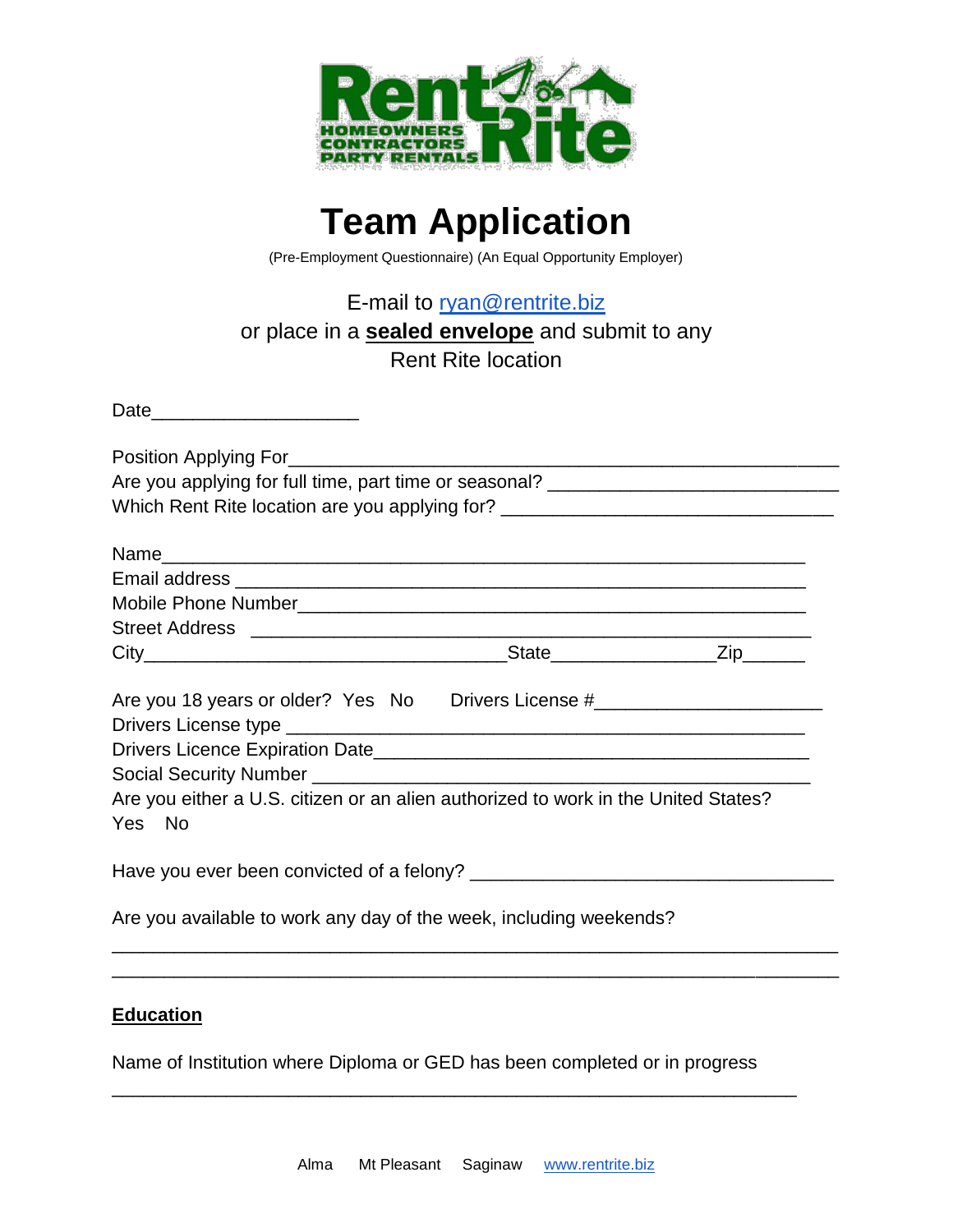| Dates attended                                                                                                                                                                                                                       |  |           |
|--------------------------------------------------------------------------------------------------------------------------------------------------------------------------------------------------------------------------------------|--|-----------|
| Are you currently attending the above institution? Yes                                                                                                                                                                               |  | <b>No</b> |
| Name of Institution where technical and or college has been completed or in progress                                                                                                                                                 |  |           |
|                                                                                                                                                                                                                                      |  |           |
| Dates attended <b>All According to the Contract of According to the Contract of According to the Contract of According to the Contract of According to the Contract of According to the Contract of According to the Contract of</b> |  |           |
| Are you currently attending the above institution? Yes                                                                                                                                                                               |  | <b>No</b> |
| Name of Institution where technical and or college has been completed or in progress                                                                                                                                                 |  |           |
|                                                                                                                                                                                                                                      |  |           |
|                                                                                                                                                                                                                                      |  |           |
| Are you currently attending the above institution? Yes                                                                                                                                                                               |  | <b>No</b> |
| Name of Institution where technical and or college has been completed or in progress                                                                                                                                                 |  |           |
|                                                                                                                                                                                                                                      |  |           |
|                                                                                                                                                                                                                                      |  |           |
| Are you currently attending the above institution? Yes                                                                                                                                                                               |  | <b>No</b> |
| <b>Employment</b>                                                                                                                                                                                                                    |  |           |
| When was your first job and what were your duties?                                                                                                                                                                                   |  |           |
|                                                                                                                                                                                                                                      |  |           |
|                                                                                                                                                                                                                                      |  |           |
|                                                                                                                                                                                                                                      |  |           |
| Present or most recent Employer #1                                                                                                                                                                                                   |  |           |
|                                                                                                                                                                                                                                      |  |           |
|                                                                                                                                                                                                                                      |  |           |
|                                                                                                                                                                                                                                      |  |           |
|                                                                                                                                                                                                                                      |  |           |
| Starting Date________________________________End Date___________________________                                                                                                                                                     |  |           |
| Starting Wage___________________________Ending Wage_____________________________                                                                                                                                                     |  |           |
| What do you enjoy about the above position?                                                                                                                                                                                          |  |           |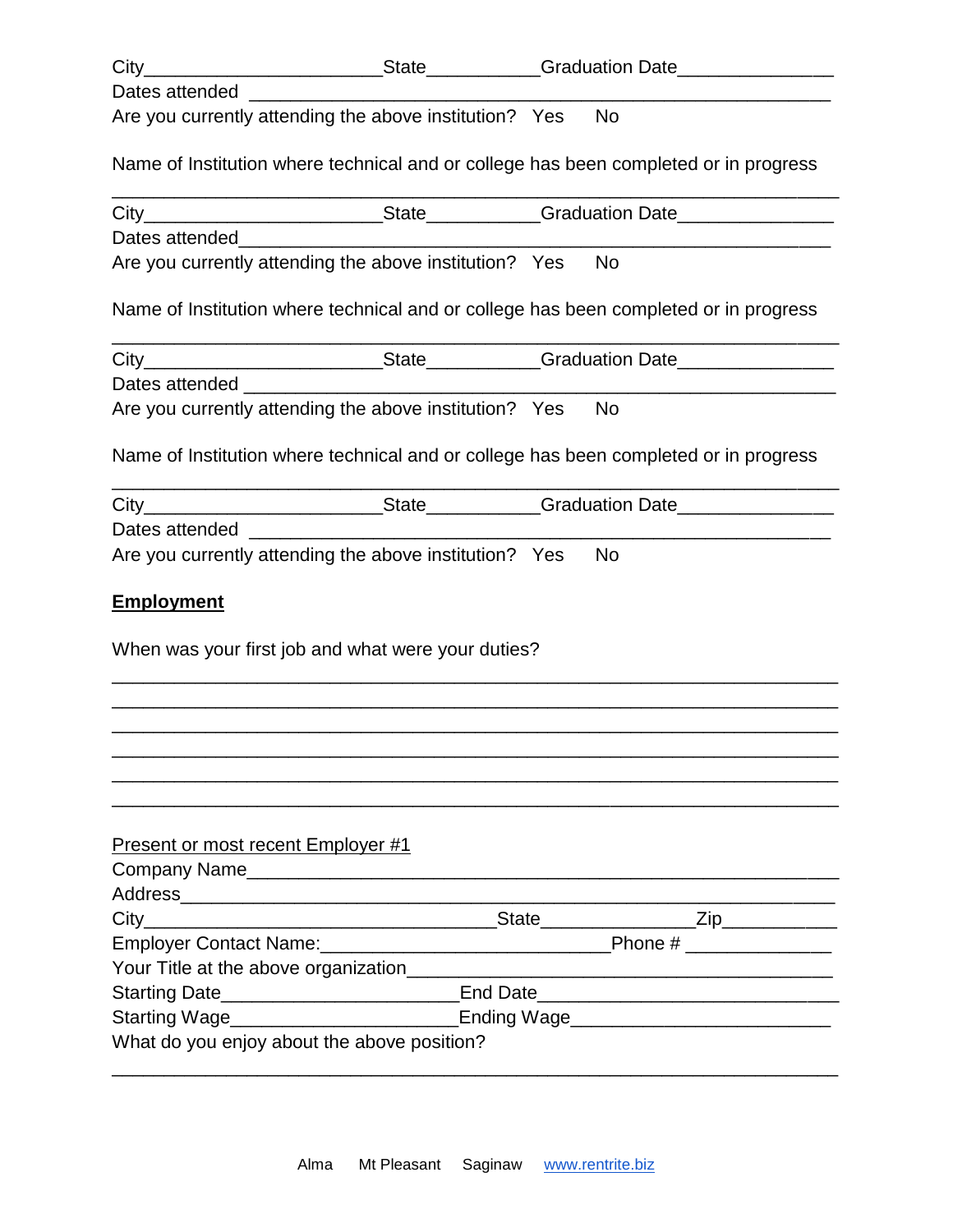| Previous Employer #2                                                             |  |  |  |  |  |  |
|----------------------------------------------------------------------------------|--|--|--|--|--|--|
|                                                                                  |  |  |  |  |  |  |
|                                                                                  |  |  |  |  |  |  |
|                                                                                  |  |  |  |  |  |  |
|                                                                                  |  |  |  |  |  |  |
|                                                                                  |  |  |  |  |  |  |
|                                                                                  |  |  |  |  |  |  |
|                                                                                  |  |  |  |  |  |  |
| What did you enjoy about the above position?                                     |  |  |  |  |  |  |
|                                                                                  |  |  |  |  |  |  |
| Previous Employer #3                                                             |  |  |  |  |  |  |
|                                                                                  |  |  |  |  |  |  |
|                                                                                  |  |  |  |  |  |  |
|                                                                                  |  |  |  |  |  |  |
|                                                                                  |  |  |  |  |  |  |
|                                                                                  |  |  |  |  |  |  |
| Starting Date_______________________________End Date____________________________ |  |  |  |  |  |  |
|                                                                                  |  |  |  |  |  |  |
| Starting Wage___________________________Ending Wage_____________________________ |  |  |  |  |  |  |
| What did you enjoy about the above position?                                     |  |  |  |  |  |  |

Please describe any of your knowledge, skills, or abilities that would contribute to the team at Rent-Rite.

Describe your knowledge about customer service.